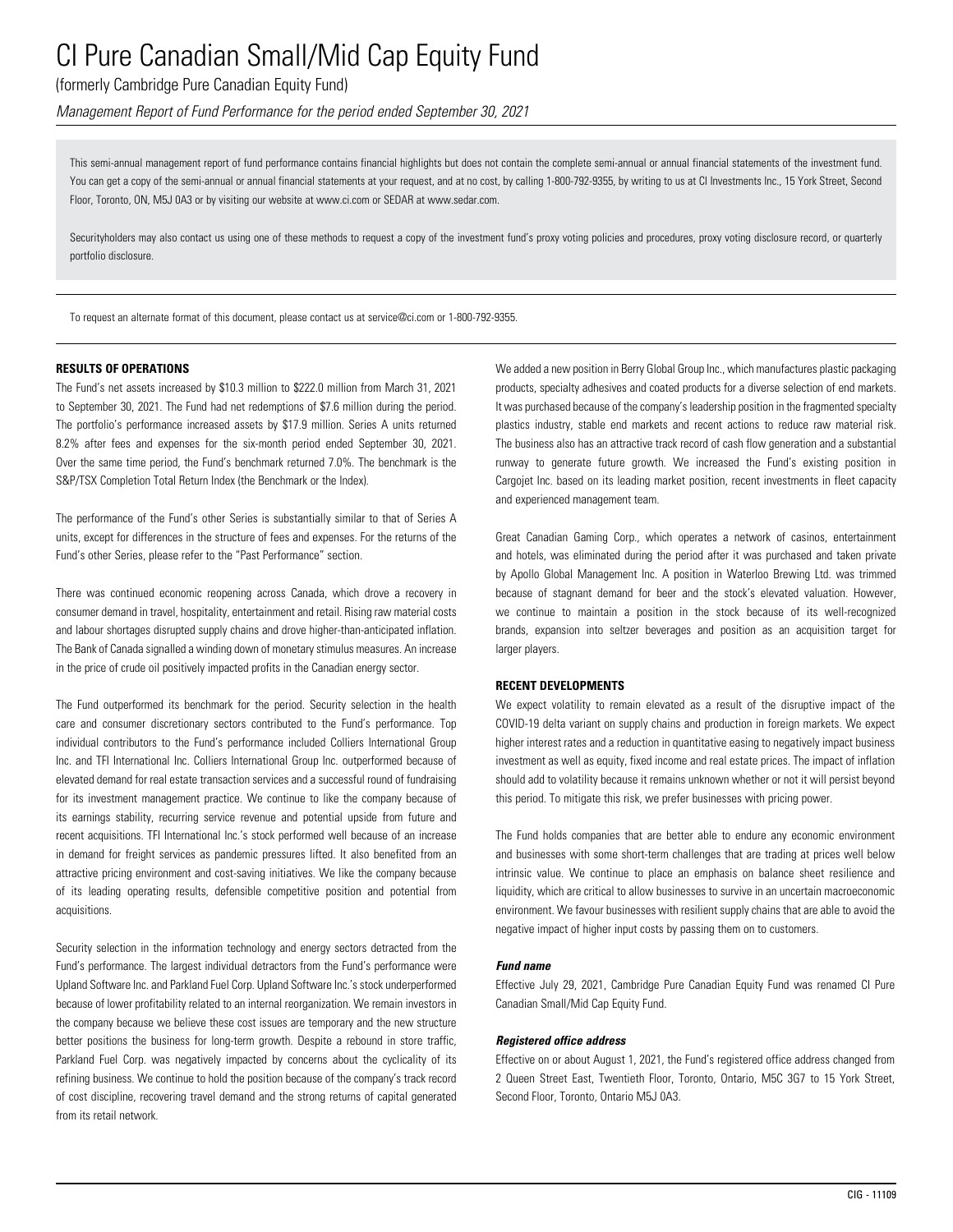(formerly Cambridge Pure Canadian Equity Fund)

*Management Report of Fund Performance for the period ended September 30, 2021*

### **RELATED PARTY TRANSACTIONS**

### *Manager, Portfolio Advisor, Trustee and Registrar*

CI Investments Inc. is the Manager, Portfolio Advisor, Trustee and Registrar of the Fund. CI Investments Inc. is a subsidiary of CI Financial Corp. The Manager, in consideration for management fees, provides management services required in the day-to-day operations of the Fund. The Manager bears all of the operating expenses of the Fund (other than taxes, borrowing costs and new governmental fees) in return for an administration fee.

Management fee and administration fee rates as at September 30, 2021, for each of the Series are shown below:

|                     | <b>Annual management</b><br>fee rate $(\%)$ | <b>Annual administration</b><br>fee rate $(\% )$ |
|---------------------|---------------------------------------------|--------------------------------------------------|
| <b>Series A</b>     | 2.000                                       | 0.20                                             |
| <b>Series E</b>     | 1.950                                       | 0.15                                             |
| <b>Series EF</b>    | 0.950                                       | 0.15                                             |
| <b>Series F</b>     | 1.000                                       | 0.20                                             |
| Series I            | Paid directly by investor                   | Paid directly by investor                        |
| Series <sub>0</sub> | Paid directly by investor                   | 0.15                                             |
| <b>Series P</b>     | Paid directly by investor                   | 0.20                                             |
| <b>Series W</b>     | Paid directly by investor                   | 0.14                                             |

The Manager received \$1.7 million in management fees and \$0.2 million in administration fees for the period.

#### *Management Fees*

Approximately 27% of total management fees were used to pay for sales and trailing commissions. The remaining 73% of management fees were used to pay for investment management and other general administration.

#### *Independent Review Committee*

The Fund has received standing instructions from the Fund's Independent Review Committee (IRC) to make or hold an investment in the security of an issuer related to the Manager.

The applicable standing instructions require, amongst others, that related party transactions be conducted in accordance with the Manager's policies and procedures and applicable law and that the Manager advise the IRC of any material breach of such policies. The Manager's policies require that investment decisions in respect of related party transactions (a) are free from any influence by an entity related to the Manager and without taking into account any consideration relevant to an entity related to the Manager; (b) represent the business judgment of the Manager, uninfluenced by considerations other than the best interests of the Fund; and (c) do not exceed the limitations of the applicable legislation. Quarterly, the IRC reviews reports which assess compliance with applicable CI policies. Annually, the IRC reviews reports describing each instance that the Manager acted in reliance on the standing instructions noted above.

The Fund relied on the IRC's standing instructions regarding related party transactions during this reporting period.

Except as otherwise noted above, the Fund was not a party to any related party transactions during the period ended September 30, 2021.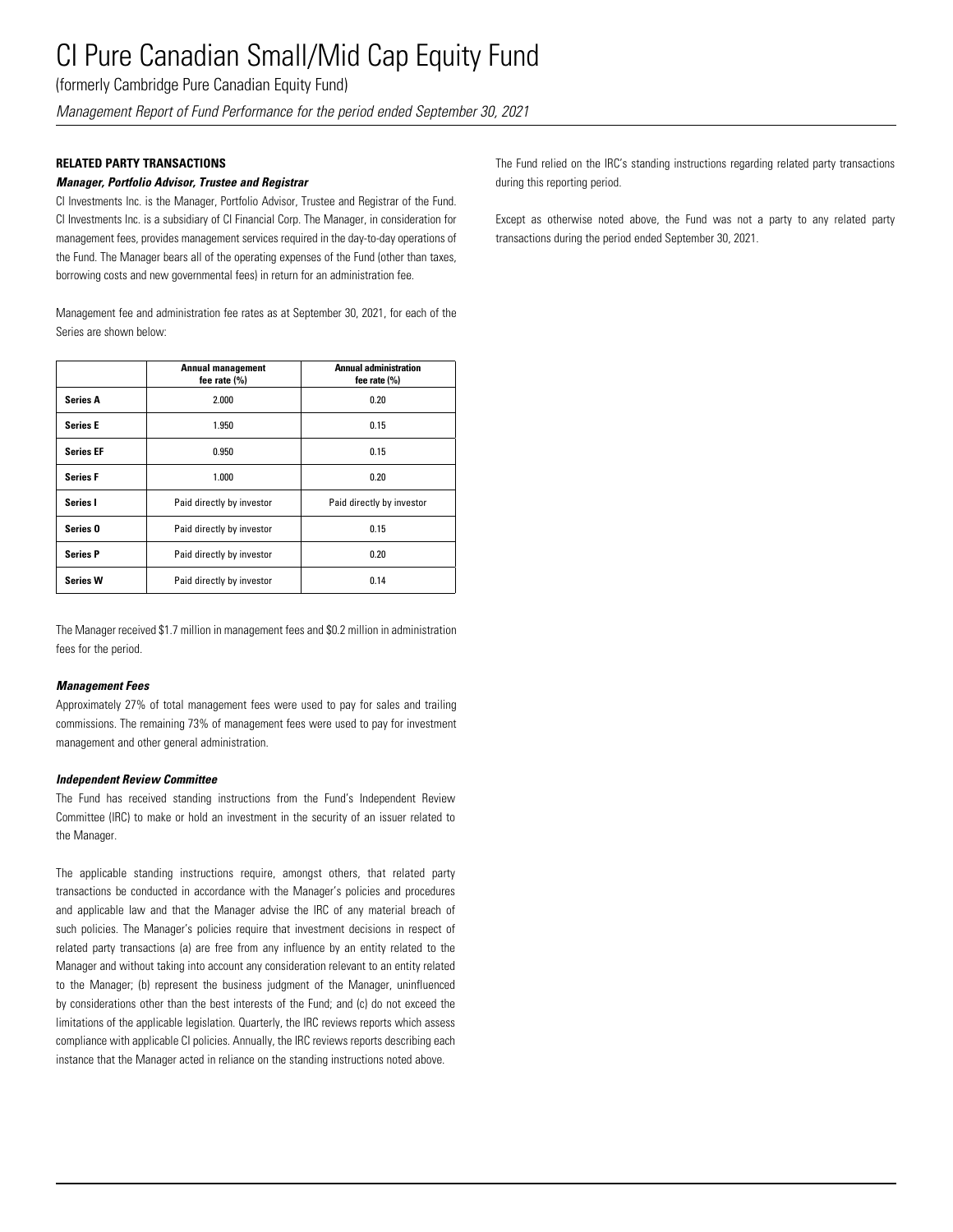(formerly Cambridge Pure Canadian Equity Fund)

*Management Report of Fund Performance for the period ended September 30, 2021*

## **FINANCIAL HIGHLIGHTS**

The following tables show selected key financial information about the Fund and are intended to help you understand the Fund's financial performance for the past six periods, as applicable.

| Net Assets per Unit (\$) <sup>(1)(2)(4)*</sup> |                                                            | Increase (decrease) from operations: |                                                   |                                                 |                                     |                                                                              | <b>Distributions:</b>                                        |                          |                          |                                                       |                          |                                                                          |
|------------------------------------------------|------------------------------------------------------------|--------------------------------------|---------------------------------------------------|-------------------------------------------------|-------------------------------------|------------------------------------------------------------------------------|--------------------------------------------------------------|--------------------------|--------------------------|-------------------------------------------------------|--------------------------|--------------------------------------------------------------------------|
|                                                | Net assets at<br>the beginning<br>of period <sup>(2)</sup> | Total<br>revenue                     | Total<br>expenses<br>(excluding<br>distributions) | Realized<br>gains<br>(losses) for<br>the period | gains<br>(losses) for<br>the period | Unrealized Total increase<br>(decrease)<br>from<br>operations <sup>(2)</sup> | From net<br>investment<br>income<br>(excluding<br>dividends) | From<br>dividends        | From<br>capital          | gains Return of capital distributions <sup>2,3)</sup> | <b>Total</b>             | <b>Net assets</b><br>at the end of<br>the period<br>shown <sup>(2)</sup> |
|                                                | \$                                                         | \$                                   | \$                                                | \$                                              | \$                                  | \$                                                                           | \$                                                           | \$                       | \$                       | \$                                                    | \$                       | \$                                                                       |
| <b>Series A</b>                                |                                                            |                                      |                                                   |                                                 |                                     |                                                                              |                                                              |                          |                          |                                                       |                          |                                                                          |
|                                                | Commencement of operations February 14, 2011               |                                      |                                                   |                                                 |                                     |                                                                              |                                                              |                          |                          |                                                       |                          |                                                                          |
| Sept. 30, 2021                                 | 27.74                                                      | 0.13                                 | (0.36)                                            | 2.39                                            | 0.14                                | 2.30                                                                         |                                                              |                          |                          |                                                       | J.                       | 30.02                                                                    |
| Mar. 31, 2021                                  | 14.50                                                      | 0.22                                 | (0.51)                                            | 1.14                                            | 12.44                               | 13.29                                                                        |                                                              |                          |                          |                                                       | $\overline{\phantom{a}}$ | 27.74                                                                    |
| Mar. 31, 2020                                  | 21.15                                                      | 0.38                                 | (0.51)                                            | 0.02                                            | (6.24)                              | (6.35)                                                                       |                                                              | $\blacksquare$           | (0.27)                   |                                                       | (0.27)                   | 14.50                                                                    |
| Mar. 31, 2019                                  | 21.39                                                      | 0.29                                 | (0.53)                                            | 0.12                                            | 0.05                                | (0.07)                                                                       |                                                              |                          | (0.06)                   |                                                       | (0.06)                   | 21.15                                                                    |
| Mar. 31, 2018                                  | 22.04                                                      | 0.24                                 | (0.53)                                            | 1.51                                            | (1.17)                              | 0.05                                                                         |                                                              |                          | (0.68)                   |                                                       | (0.68)                   | 21.39                                                                    |
| Mar. 31, 2017                                  | 18.52                                                      | 0.23                                 | (0.51)                                            | 0.92                                            | 2.81                                | 3.45                                                                         |                                                              |                          |                          |                                                       | $\overline{\phantom{a}}$ | 22.04                                                                    |
|                                                |                                                            |                                      |                                                   |                                                 |                                     |                                                                              |                                                              |                          |                          |                                                       |                          |                                                                          |
| <b>Series E</b>                                |                                                            |                                      |                                                   |                                                 |                                     |                                                                              |                                                              |                          |                          |                                                       |                          |                                                                          |
| Commencement of operations July 30, 2013       |                                                            |                                      |                                                   |                                                 |                                     |                                                                              |                                                              |                          |                          |                                                       |                          |                                                                          |
| Sept. 30, 2021                                 | 16.23                                                      | 0.09                                 | (0.20)                                            | 1.38                                            | 0.05                                | 1.32                                                                         |                                                              |                          |                          |                                                       | $\overline{a}$           | 17.57                                                                    |
| Mar. 31, 2021                                  | 8.47                                                       | 0.14                                 | (0.29)                                            | 0.53                                            | 7.47                                | 7.85                                                                         |                                                              |                          |                          |                                                       | $\overline{\phantom{a}}$ | 16.23                                                                    |
| Mar. 31, 2020                                  | 12.36                                                      | 0.26                                 | (0.29)                                            | 0.13                                            | (2.94)                              | (2.84)                                                                       |                                                              |                          | (0.17)                   |                                                       | (0.17)                   | 8.47                                                                     |
| Mar. 31, 2019                                  | 12.50                                                      | 0.19                                 | (0.30)                                            | 0.06                                            | (0.04)                              | (0.09)                                                                       |                                                              | $\overline{a}$           | (0.04)                   |                                                       | (0.04)                   | 12.36                                                                    |
| Mar. 31, 2018                                  | 12.88                                                      | 0.16                                 | (0.30)                                            | 0.77                                            | (0.67)                              | (0.04)                                                                       |                                                              |                          | (0.41)                   |                                                       | (0.41)                   | 12.50                                                                    |
| Mar. 31, 2017                                  | 10.81                                                      | 0.14                                 | (0.29)                                            | 0.54                                            | 1.45                                | 1.84                                                                         |                                                              |                          | $\overline{a}$           |                                                       | $\overline{\phantom{a}}$ | 12.88                                                                    |
| <b>Series EF</b>                               |                                                            |                                      |                                                   |                                                 |                                     |                                                                              |                                                              |                          |                          |                                                       |                          |                                                                          |
|                                                | Commencement of operations August 04, 2015                 |                                      |                                                   |                                                 |                                     |                                                                              |                                                              |                          |                          |                                                       |                          |                                                                          |
| Sept. 30, 2021                                 | 13.07                                                      | 0.08                                 | (0.09)                                            | 1.13                                            | 0.08                                | 1.20                                                                         |                                                              |                          |                          |                                                       |                          | 14.24                                                                    |
| Mar. 31, 2021                                  | 6.75                                                       | 0.13                                 | (0.12)                                            | 0.62                                            | 5.72                                | 6.35                                                                         |                                                              |                          | $\overline{a}$           |                                                       | $\overline{\phantom{a}}$ | 13.07                                                                    |
| Mar. 31, 2020                                  | 9.85                                                       | 0.20                                 | (0.12)                                            | (0.01)                                          | (2.75)                              | (2.68)                                                                       |                                                              |                          | (0.25)                   |                                                       | (0.25)                   | 6.75                                                                     |
| Mar. 31, 2019                                  | 9.97                                                       | 0.15                                 | (0.13)                                            | 0.07                                            | (0.54)                              | (0.45)                                                                       |                                                              | $\overline{\phantom{a}}$ | (0.14)                   | J.                                                    | (0.14)                   | 9.85                                                                     |
| Mar. 31, 2018                                  | 10.27                                                      | 0.13                                 | (0.13)                                            | 0.67                                            | (0.53)                              | 0.14                                                                         |                                                              |                          | (0.44)                   |                                                       | (0.44)                   | 9.97                                                                     |
| Mar. 31, 2017                                  | 8.53                                                       | 0.09                                 | (0.12)                                            | 0.36                                            | 0.77                                | 1.10                                                                         |                                                              |                          |                          |                                                       | $\sim$                   | 10.27                                                                    |
|                                                |                                                            |                                      |                                                   |                                                 |                                     |                                                                              |                                                              |                          |                          |                                                       |                          |                                                                          |
| <b>Series F</b>                                |                                                            |                                      |                                                   |                                                 |                                     |                                                                              |                                                              |                          |                          |                                                       |                          |                                                                          |
|                                                | Commencement of operations February 14, 2011               |                                      |                                                   |                                                 |                                     |                                                                              |                                                              |                          |                          |                                                       |                          |                                                                          |
| Sept. 30, 2021                                 | 28.30                                                      | 0.13                                 | (0.20)                                            | 2.46                                            | 0.13                                | 2.52                                                                         |                                                              |                          |                          |                                                       |                          | 30.80                                                                    |
| Mar. 31, 2021                                  | 14.63                                                      | 0.22                                 | (0.28)                                            | 1.09                                            | 12.66                               | 13.69                                                                        |                                                              |                          |                          |                                                       | $\overline{a}$           | 28.30                                                                    |
| Mar. 31, 2020                                  | 21.34                                                      | 0.39                                 | (0.28)                                            | (0.04)                                          | (6.40)                              | (6.33)                                                                       |                                                              |                          | (0.52)                   |                                                       | (0.52)                   | 14.63                                                                    |
| Mar. 31, 2019                                  | 21.59                                                      | 0.30                                 | (0.29)                                            | 0.13                                            | (0.21)                              | (0.07)                                                                       |                                                              |                          | (0.27)                   |                                                       | (0.27)                   | 21.34                                                                    |
| Mar. 31, 2018                                  | 22.26                                                      | 0.24                                 | (0.30)                                            | 1.52                                            | (1.18)                              | 0.28                                                                         |                                                              |                          | (0.94)                   | $\overline{a}$                                        | (0.94)                   | 21.59                                                                    |
| Mar. 31, 2017                                  | 18.49                                                      | 0.21                                 | (0.28)                                            | 0.88                                            | 2.53                                | 3.34                                                                         |                                                              |                          |                          |                                                       | $\overline{\phantom{a}}$ | 22.26                                                                    |
| Series I                                       |                                                            |                                      |                                                   |                                                 |                                     |                                                                              |                                                              |                          |                          |                                                       |                          |                                                                          |
|                                                | Commencement of operations January 05, 2012                |                                      |                                                   |                                                 |                                     |                                                                              |                                                              |                          |                          |                                                       |                          |                                                                          |
| Sept. 30, 2021                                 | 28.59                                                      | 0.13                                 |                                                   | 2.43                                            | 0.15                                | 2.71                                                                         |                                                              |                          |                          |                                                       |                          | 31.33                                                                    |
| Mar. 31, 2021                                  | 14.57                                                      | 0.19                                 |                                                   | (0.35)                                          | 15.17                               | 15.01                                                                        |                                                              |                          |                          |                                                       |                          | 28.59                                                                    |
| Mar. 31, 2020                                  | 21.25                                                      | 0.41                                 | $\overline{\phantom{a}}$                          | 0.18                                            | (4.68)                              | (4.09)                                                                       |                                                              | $\overline{\phantom{a}}$ | (0.81)                   |                                                       | (0.81)                   | 14.57                                                                    |
| Mar. 31, 2019                                  | 21.50                                                      | 0.30                                 |                                                   | 0.07                                            | 0.04                                | 0.41                                                                         |                                                              |                          | (0.54)                   |                                                       | (0.54)                   | 21.25                                                                    |
| Mar. 31, 2018                                  | 22.19                                                      | 0.25                                 |                                                   | 1.40                                            | (1.11)                              | 0.54                                                                         |                                                              |                          | (1.25)                   |                                                       | (1.25)                   | 21.50                                                                    |
| Mar. 31, 2017                                  | 18.20                                                      | 0.21                                 |                                                   | 0.88                                            | 2.59                                | 3.68                                                                         |                                                              |                          |                          |                                                       | $\overline{\phantom{a}}$ | 22.19                                                                    |
| Series <sub>0</sub>                            |                                                            |                                      |                                                   |                                                 |                                     |                                                                              |                                                              |                          |                          |                                                       |                          |                                                                          |
| Commencement of operations July 30, 2013       |                                                            |                                      |                                                   |                                                 |                                     |                                                                              |                                                              |                          |                          |                                                       |                          |                                                                          |
| Sept. 30, 2021                                 | 16.82                                                      | 0.07                                 | (0.02)                                            | 1.45                                            | 0.18                                | 1.68                                                                         |                                                              |                          |                          |                                                       |                          | 18.41                                                                    |
| Mar. 31, 2021                                  | 8.59                                                       | 0.12                                 | (0.02)                                            | 0.68                                            | 7.40                                | 8.18                                                                         |                                                              |                          |                          |                                                       | $\overline{\phantom{a}}$ | 16.82                                                                    |
| Mar. 31, 2020                                  | 12.54                                                      | 0.24                                 | (0.02)                                            | 0.06                                            | (3.22)                              | (2.94)                                                                       |                                                              |                          | (0.46)                   |                                                       | (0.46)                   | 8.59                                                                     |
| Mar. 31, 2019                                  | 12.69                                                      | 0.18                                 | (0.02)                                            | 0.06                                            | (0.07)                              | 0.15                                                                         |                                                              | $\overline{a}$           | (0.30)                   |                                                       | (0.30)                   | 12.54                                                                    |
| Mar. 31, 2018                                  | 13.09                                                      | 0.15                                 | (0.02)                                            | 0.87                                            | (0.67)                              | 0.33                                                                         |                                                              |                          | (0.71)                   | $\overline{\phantom{a}}$                              | (0.71)                   | 12.69                                                                    |
| Mar. 31, 2017                                  | 10.76                                                      | 0.12                                 | (0.02)                                            | 0.53                                            | 1.45                                | 2.08                                                                         |                                                              |                          | $\overline{\phantom{a}}$ | $\qquad \qquad \blacksquare$                          | $\overline{\phantom{a}}$ | 13.09                                                                    |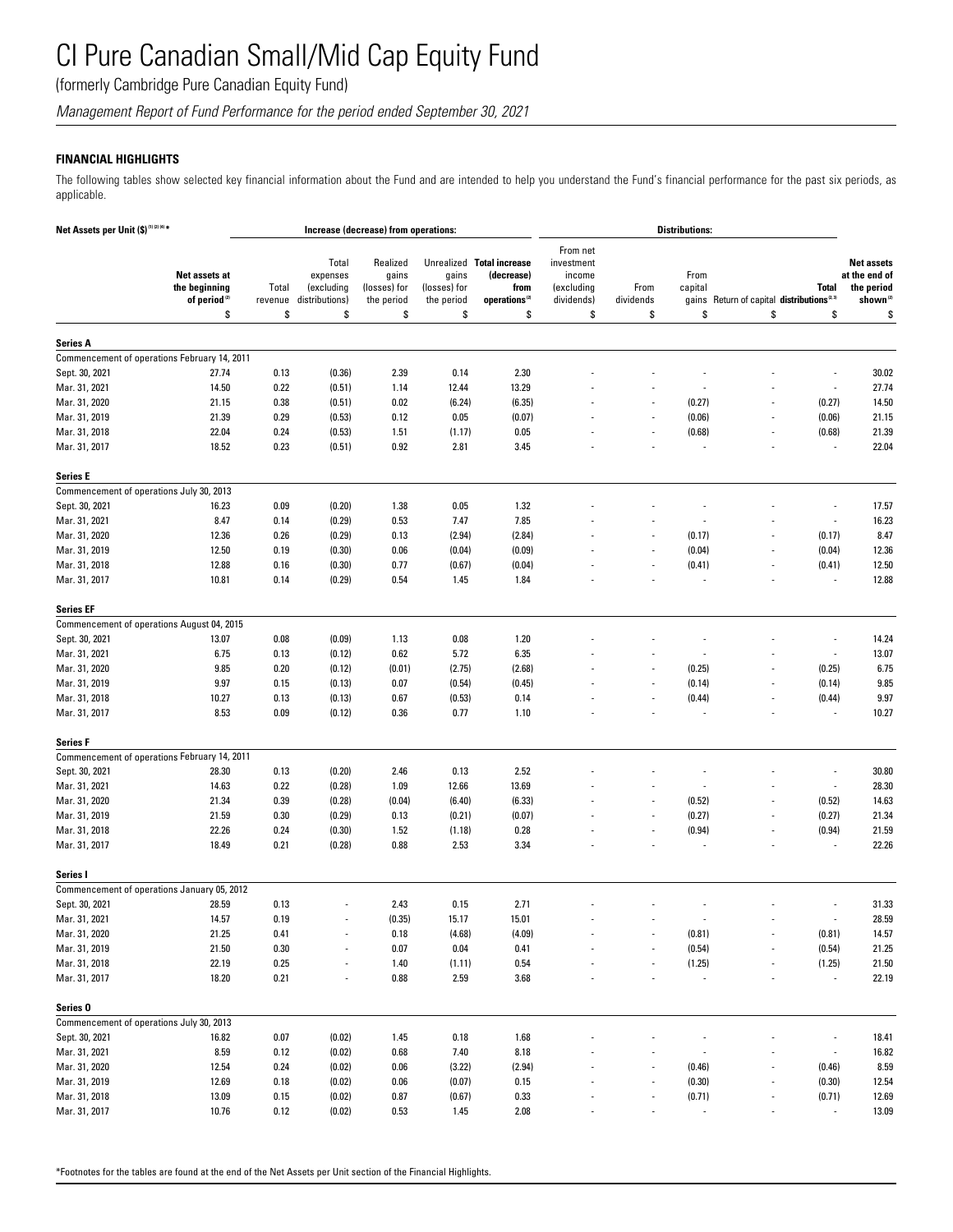(formerly Cambridge Pure Canadian Equity Fund)

*Management Report of Fund Performance for the period ended September 30, 2021*

## **FINANCIAL HIGHLIGHTS (cont'd)**

| Net Assets per Unit (\$)(1)(2)(4)             |                                                            | Increase (decrease) from operations: |                                                   |                                                 |                                                   |                                                                          | <b>Distributions:</b>                                        |                          |                          |                                                  |                          |                                                                          |
|-----------------------------------------------|------------------------------------------------------------|--------------------------------------|---------------------------------------------------|-------------------------------------------------|---------------------------------------------------|--------------------------------------------------------------------------|--------------------------------------------------------------|--------------------------|--------------------------|--------------------------------------------------|--------------------------|--------------------------------------------------------------------------|
|                                               | Net assets at<br>the beginning<br>of period <sup>(2)</sup> | Total<br>revenue                     | Total<br>expenses<br>(excluding<br>distributions) | Realized<br>gains<br>(losses) for<br>the period | Unrealized<br>gains<br>(losses) for<br>the period | <b>Total increase</b><br>(decrease)<br>from<br>operations <sup>(2)</sup> | From net<br>investment<br>income<br>(excluding<br>dividends) | From<br>dividends        | From<br>capital<br>gains | Return of capital distributions <sup>(2,3)</sup> | <b>Total</b>             | <b>Net assets</b><br>at the end of<br>the period<br>shown <sup>(2)</sup> |
|                                               | \$                                                         | \$                                   | \$                                                | \$                                              | \$                                                | \$                                                                       | S                                                            | \$                       | \$                       | \$                                               | \$                       | S                                                                        |
| <b>Series P</b>                               |                                                            |                                      |                                                   |                                                 |                                                   |                                                                          |                                                              |                          |                          |                                                  |                          |                                                                          |
| Commencement of operations May 01, 2017       |                                                            |                                      |                                                   |                                                 |                                                   |                                                                          |                                                              |                          |                          |                                                  |                          |                                                                          |
| Sept. 30, 2021                                | 12.46                                                      | 0.05                                 | (0.02)                                            | 1.05                                            | 0.17                                              | 1.25                                                                     |                                                              |                          |                          |                                                  | $\blacksquare$           | 13.64                                                                    |
| Mar. 31, 2021                                 | 6.37                                                       | 0.09                                 | (0.02)                                            | 0.65                                            | 5.39                                              | 6.11                                                                     |                                                              | $\overline{\phantom{a}}$ | $\overline{\phantom{a}}$ |                                                  | $\overline{\phantom{a}}$ | 12.46                                                                    |
| Mar. 31, 2020                                 | 9.30                                                       | 0.17                                 | (0.02)                                            | (0.08)                                          | (2.99)                                            | (2.92)                                                                   |                                                              | $\overline{\phantom{a}}$ | (0.33)                   | $\blacksquare$                                   | (0.33)                   | 6.37                                                                     |
| Mar. 31, 2019                                 | 9.41                                                       | 0.12                                 | (0.02)                                            | (0.11)                                          | 2.45                                              | 2.44                                                                     |                                                              | $\overline{\phantom{a}}$ | (0.22)                   | $\blacksquare$                                   | (0.22)                   | 9.30                                                                     |
| Mar. 31, 2018                                 | 10.00                                                      | 0.12                                 | (0.02)                                            | 0.42                                            | 0.02                                              | 0.54                                                                     | ۰                                                            | $\overline{\phantom{a}}$ | (0.52)                   | ٠                                                | (0.52)                   | 9.41                                                                     |
| <b>Series W</b>                               |                                                            |                                      |                                                   |                                                 |                                                   |                                                                          |                                                              |                          |                          |                                                  |                          |                                                                          |
| Commencement of operations September 27, 2019 |                                                            |                                      |                                                   |                                                 |                                                   |                                                                          |                                                              |                          |                          |                                                  |                          |                                                                          |
| Sept. 30, 2021                                | 13.55                                                      | 0.06                                 | (0.01)                                            | 1.17                                            | 0.07                                              | 1.29                                                                     |                                                              |                          |                          |                                                  | $\overline{\phantom{a}}$ | 14.83                                                                    |
| Mar. 31, 2021                                 | 6.92                                                       | 0.07                                 | (0.01)                                            | (1.25)                                          | 8.00                                              | 6.81                                                                     |                                                              | $\overline{\phantom{a}}$ | $\overline{\phantom{a}}$ | $\blacksquare$                                   | $\overline{\phantom{a}}$ | 13.55                                                                    |
| Mar. 31, 2020                                 | 10.00                                                      | 0.07                                 | (0.01)                                            | (0.20)                                          | (2.62)                                            | (2.76)                                                                   |                                                              |                          | (0.37)                   |                                                  | (0.37)                   | 6.92                                                                     |

(1) This information is derived from the Fund's semi-annual and annual financial statements.

(2) Net assets per unit and distributions per unit are based on the actual number of units outstanding for the relevant Series at the relevant time. The increase (decrease) in net assets from operations per unit is based on the weighted average number of units outstanding for the relevant Series over the fiscal period.

(3) Distributions are automatically reinvested in additional units of the Fund.

(4) This information is provided for the period ended September 30, 2021 and the years ended March 31.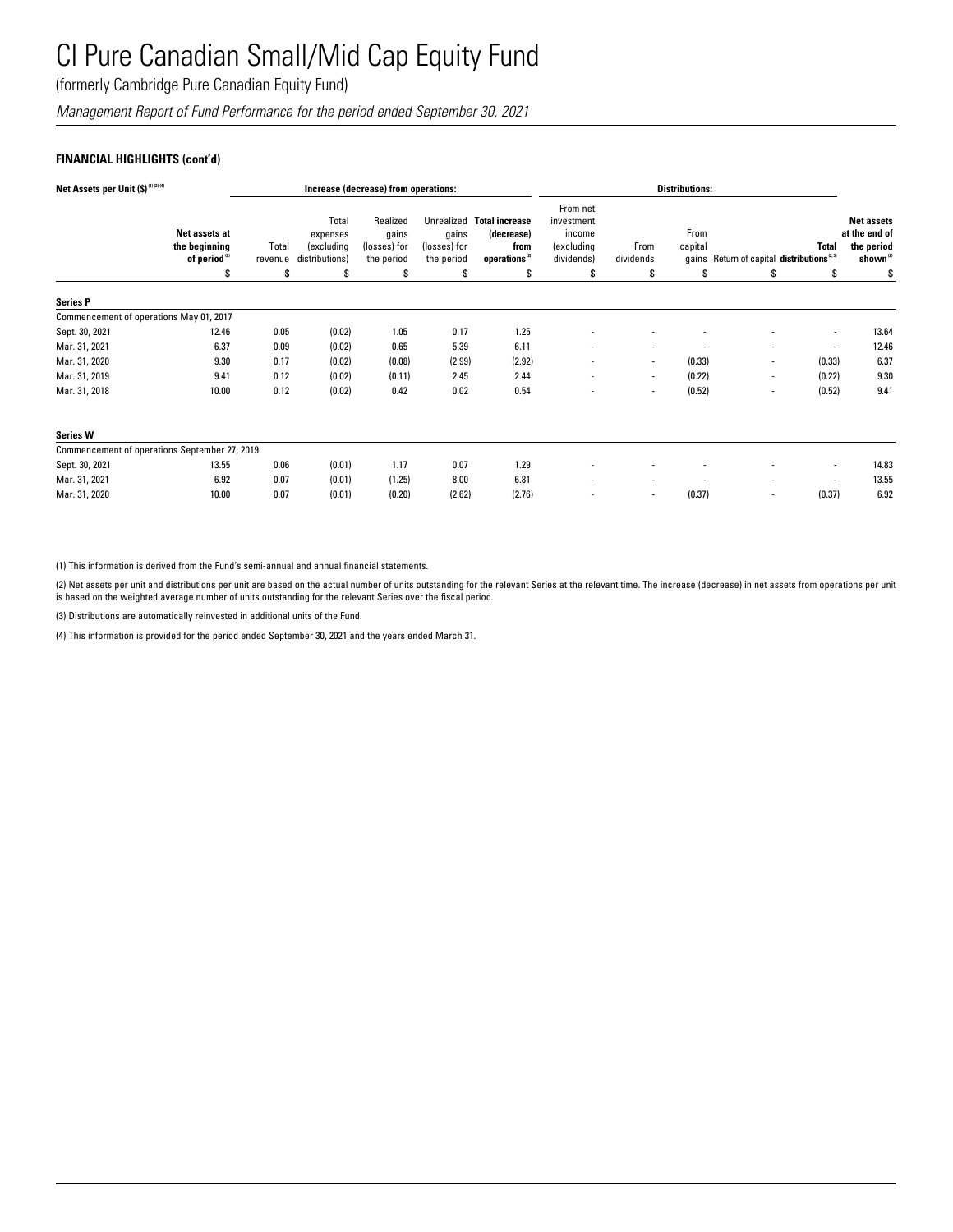(formerly Cambridge Pure Canadian Equity Fund)

*Management Report of Fund Performance for the period ended September 30, 2021*

## **FINANCIAL HIGHLIGHTS (cont'd)**

## **Ratios and Supplemental Data (1) (5) \***

|                                                            |                                  | Number                              | Management                       |                                        | Management                                  | <b>Effective HST</b> |                                                                                         |                |
|------------------------------------------------------------|----------------------------------|-------------------------------------|----------------------------------|----------------------------------------|---------------------------------------------|----------------------|-----------------------------------------------------------------------------------------|----------------|
|                                                            | <b>Total net</b>                 | of units                            | expense ratio                    | Harmonized<br>sales tax <sup>(2)</sup> | expense ratio<br>after taxes <sup>(2)</sup> | rate for the         | Trading                                                                                 | Portfolio      |
|                                                            | assets <sup>(5)</sup><br>\$000's | outstanding <sup>(5)</sup><br>000's | before taxes <sup>(2)</sup><br>% | $\%$                                   | %                                           | $\%$                 | period <sup>(2)</sup> expense ratio <sup>(3)</sup> turnover rate <sup>(4)</sup><br>$\%$ | %              |
| Series A                                                   |                                  |                                     |                                  |                                        |                                             |                      |                                                                                         |                |
| Commencement of operations February 14, 2011               |                                  |                                     |                                  |                                        |                                             |                      |                                                                                         |                |
| Sept. 30, 2021                                             | 135,510                          | 4,514                               | 2.20                             | 0.24                                   | 2.44                                        | 10.70                | 0.29                                                                                    | 50.07          |
| Mar. 31, 2021                                              | 129,025                          | 4,651                               | 2.20                             | 0.23                                   | 2.43                                        | 10.62                | 0.21                                                                                    | 69.32          |
| Mar. 31, 2020                                              | 84,189                           | 5,807                               | 2.20                             | 0.23                                   | 2.43                                        | 10.48                | 0.17                                                                                    | 57.53          |
| Mar. 31, 2019                                              | 115,205                          | 5,447                               | 2.20                             | 0.23                                   | 2.43                                        | 10.36                | 0.11                                                                                    | 42.30          |
| Mar. 31, 2018                                              | 166,715                          | 7,794                               | 2.20                             | 0.23                                   | 2.43                                        | 10.50                | 0.15                                                                                    | 62.17          |
| Mar. 31, 2017                                              | 231,883                          | 10,520                              | 2.20                             | 0.23                                   | 2.43                                        | 10.54                | 0.14                                                                                    | 62.12          |
| <b>Series E</b>                                            |                                  |                                     |                                  |                                        |                                             |                      |                                                                                         |                |
| Commencement of operations July 30, 2013                   |                                  |                                     |                                  |                                        |                                             |                      |                                                                                         |                |
| Sept. 30, 2021                                             | 5,534                            | 315                                 | 2.10                             | 0.25                                   | 2.35                                        | 11.93                | 0.29                                                                                    | 50.07          |
| Mar. 31, 2021                                              | 4,878                            | 301                                 | 2.10                             | 0.25                                   | 2.35                                        | 11.99                | 0.21                                                                                    | 69.32          |
| Mar. 31, 2020                                              | 3,956                            | 467                                 | 2.10                             | 0.25                                   | 2.35                                        | 11.75                | 0.17                                                                                    | 57.53          |
| Mar. 31, 2019                                              | 10,326                           | 835                                 | 2.10                             | 0.25                                   | 2.35                                        | 11.68                | 0.11                                                                                    | 42.30          |
| Mar. 31, 2018                                              | 13,293                           | 1,064                               | 2.10                             | 0.24                                   | 2.34                                        | 11.65                | 0.15                                                                                    | 62.17          |
| Mar. 31, 2017                                              | 10,205                           | 792                                 | 2.10                             | 0.26                                   | 2.36                                        | 12.33                | 0.14                                                                                    | 62.12          |
| <b>Series EF</b>                                           |                                  |                                     |                                  |                                        |                                             |                      |                                                                                         |                |
| Commencement of operations August 04, 2015                 |                                  |                                     |                                  |                                        |                                             |                      |                                                                                         |                |
| Sept. 30, 2021                                             | 4,401                            | 309                                 | 1.10                             | 0.13                                   | 1.23                                        | 12.23                | 0.29                                                                                    | 50.07          |
| Mar. 31, 2021                                              | 4,206                            | 322                                 | 1.10                             | 0.13                                   | 1.23                                        | 12.14                | 0.21                                                                                    | 69.32          |
| Mar. 31, 2020                                              | 2,349                            | 348                                 | 1.10                             | 0.15                                   | 1.25                                        | 13.48                | 0.17                                                                                    | 57.53          |
| Mar. 31, 2019                                              | 3,902                            | 396                                 | 1.10                             | 0.15                                   | 1.25                                        | 13.95                | 0.11                                                                                    | 42.30          |
| Mar. 31, 2018                                              | 9,398                            | 943                                 | 1.10                             | 0.14                                   | 1.24                                        | 13.07                | 0.15                                                                                    | 62.17          |
| Mar. 31, 2017                                              | 9,385                            | 913                                 | 1.10                             | 0.14                                   | 1.24                                        | 12.85                | 0.14                                                                                    | 62.12          |
| <b>Series F</b>                                            |                                  |                                     |                                  |                                        |                                             |                      |                                                                                         |                |
| Commencement of operations February 14, 2011               |                                  |                                     |                                  |                                        |                                             |                      |                                                                                         |                |
| Sept. 30, 2021                                             | 47,610                           | 1,546                               | 1.20                             | 0.12                                   | 1.32                                        | 9.91                 | 0.29                                                                                    | 50.07          |
| Mar. 31, 2021                                              | 46,170                           | 1,632                               | 1.20                             | 0.13                                   | 1.33                                        | 10.46                | 0.21                                                                                    | 69.32          |
| Mar. 31, 2020                                              | 31,476                           | 2,152                               | 1.20                             | 0.14                                   | 1.34                                        | 11.34                | 0.17                                                                                    | 57.53          |
| Mar. 31, 2019                                              | 43,791                           | 2,052                               | 1.20                             | 0.14                                   | 1.34                                        | 11.61                | 0.11                                                                                    | 42.30          |
| Mar. 31, 2018                                              | 60,390                           | 2,797                               | 1.20                             | 0.14                                   | 1.34                                        | 11.49                | 0.15                                                                                    | 62.17          |
| Mar. 31, 2017                                              | 76,646                           | 3,444                               | 1.20                             | 0.13                                   | 1.33                                        | 10.93                | 0.14                                                                                    | 62.12          |
| Series I                                                   |                                  |                                     |                                  |                                        |                                             |                      |                                                                                         |                |
| Commencement of operations January 05, 2012                |                                  |                                     |                                  |                                        |                                             |                      |                                                                                         |                |
| Sept. 30, 2021                                             | 19,882                           | 635                                 |                                  |                                        |                                             |                      | 0.29                                                                                    | 50.07          |
| Mar. 31, 2021                                              | 17,094                           | 598                                 |                                  |                                        |                                             |                      | 0.21                                                                                    | 69.32          |
| Mar. 31, 2020                                              | 28,820                           | 1,978                               |                                  |                                        |                                             |                      | 0.17                                                                                    | 57.53          |
| Mar. 31, 2019                                              | 80,729                           | 3,798                               |                                  |                                        |                                             |                      | 0.11                                                                                    | 42.30          |
| Mar. 31, 2018<br>Mar. 31, 2017                             | 78,672<br>70,605                 | 3,658<br>3,182                      |                                  |                                        |                                             | $\overline{a}$       | 0.15<br>0.14                                                                            | 62.17<br>62.12 |
|                                                            |                                  |                                     |                                  |                                        |                                             |                      |                                                                                         |                |
| Series 0                                                   |                                  |                                     |                                  |                                        |                                             |                      |                                                                                         |                |
| Commencement of operations July 30, 2013<br>Sept. 30, 2021 | 8,186                            | 445                                 | 0.15                             | 0.02                                   |                                             |                      | 0.29                                                                                    |                |
|                                                            |                                  |                                     |                                  |                                        | 0.17                                        | 11.22                |                                                                                         | 50.07          |
| Mar. 31, 2021                                              | 9,343                            | 556                                 | 0.15                             | 0.02                                   | 0.17                                        | 10.67                | 0.21                                                                                    | 69.32          |
| Mar. 31, 2020                                              | 6,134                            | 714                                 | 0.15                             | 0.02                                   | 0.17                                        | 10.65                | 0.17                                                                                    | 57.53          |
| Mar. 31, 2019                                              | 13,040                           | 1,040                               | 0.15                             | 0.02                                   | 0.17                                        | 10.99                | 0.11                                                                                    | 42.30          |
| Mar. 31, 2018                                              | 15,422                           | 1,215                               | 0.15                             | 0.02                                   | 0.17                                        | 10.90                | 0.15                                                                                    | 62.17          |
| Mar. 31, 2017                                              | 17,516                           | 1,338                               | 0.15                             | 0.02                                   | 0.17                                        | 10.79                | 0.14                                                                                    | 62.12          |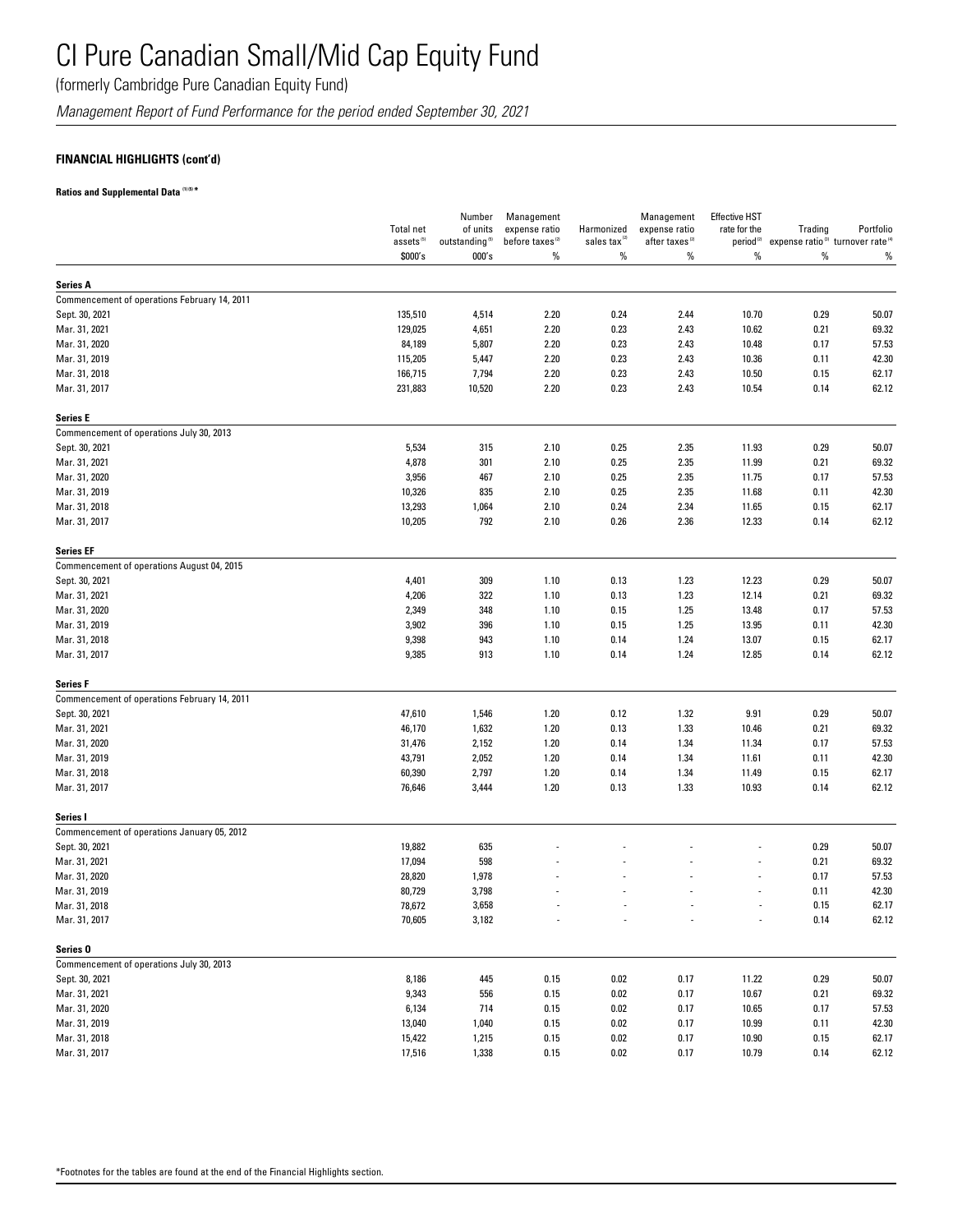(formerly Cambridge Pure Canadian Equity Fund)

*Management Report of Fund Performance for the period ended September 30, 2021*

### **FINANCIAL HIGHLIGHTS (cont'd)**

#### **Ratios and Supplemental Data (1) (5)**

|                                               | <b>Total net</b><br>assets <sup>(5)</sup><br>\$000's | Number<br>of units<br>outstanding <sup>(5)</sup><br>000's | Management<br>expense ratio<br>before taxes <sup>(2)</sup><br>% | Harmonized<br>sales tax<br>% | Management<br>expense ratio<br>after taxes <sup>(2)</sup><br>% | <b>Effective HST</b><br>rate for the<br>period <sup>(2)</sup><br>% | Trading<br>expense ratio <sup>(3)</sup> turnover rate <sup>(4)</sup><br>$\%$ | Portfolio<br>$\%$ |
|-----------------------------------------------|------------------------------------------------------|-----------------------------------------------------------|-----------------------------------------------------------------|------------------------------|----------------------------------------------------------------|--------------------------------------------------------------------|------------------------------------------------------------------------------|-------------------|
| <b>Series P</b>                               |                                                      |                                                           |                                                                 |                              |                                                                |                                                                    |                                                                              |                   |
| Commencement of operations May 01, 2017       |                                                      |                                                           |                                                                 |                              |                                                                |                                                                    |                                                                              |                   |
| Sept. 30, 2021                                | 852                                                  | 62                                                        | 0.20                                                            | 0.03                         | 0.23                                                           | 12.52                                                              | 0.29                                                                         | 50.07             |
| Mar. 31, 2021                                 | 988                                                  | 79                                                        | 0.20                                                            | 0.02                         | 0.22                                                           | 12.39                                                              | 0.21                                                                         | 69.32             |
| Mar. 31, 2020                                 | 515                                                  | 81                                                        | 0.20                                                            | 0.02                         | 0.22                                                           | 12.39                                                              | 0.17                                                                         | 57.53             |
| Mar. 31, 2019                                 | 588                                                  | 63                                                        | 0.20                                                            | 0.02                         | 0.22                                                           | 10.09                                                              | 0.11                                                                         | 42.30             |
| Mar. 31, 2018                                 | 108                                                  | 11                                                        | 0.20                                                            | 0.02                         | 0.22                                                           | 9.92                                                               | 0.15                                                                         | 62.17             |
| <b>Series W</b>                               |                                                      |                                                           |                                                                 |                              |                                                                |                                                                    |                                                                              |                   |
| Commencement of operations September 27, 2019 |                                                      |                                                           |                                                                 |                              |                                                                |                                                                    |                                                                              |                   |
| Sept. 30, 2021                                | 2                                                    | ٠                                                         | 0.14                                                            | 0.02                         | 0.16                                                           | 13.00                                                              | 0.29                                                                         | 50.07             |
| Mar. 31, 2021                                 | $\overline{2}$                                       | ٠                                                         | 0.14                                                            | 0.02                         | 0.16                                                           | 13.00                                                              | 0.21                                                                         | 69.32             |
| Mar. 31, 2020                                 |                                                      |                                                           | 0.14                                                            | 0.03                         | 0.17                                                           | 13.00                                                              | 0.17                                                                         | 57.53             |

(1) This information is derived from the Fund's semi-annual and annual financial statements.

(2) Management expense ratio is calculated based on expenses charged to the Fund (excluding commissions and other portfolio transaction costs) and is expressed as an annualized percentage of daily average net assets for the period, including the Fund's proportionate share of any underlying fund(s) expenses, if applicable. The Effective HST tax rate is calculated using the attribution percentage for each province based on unitholder residency and can be different from 13%.

(3) The trading expense ratio represents total commissions and other portfolio transaction costs expressed as an annualized percentage of daily average net assets during the period, including the Fund's proportionate share of such expenses of any underlying fund(s), if applicable.

(4) The Fund's portfolio turnover rate indicates how actively the Fund's portfolio advisor manages its portfolio investments. A portfolio turnover rate of 100% is equivalent to the Fund buying and selling all of the securities in its portfolio once in the course of the fiscal period. The higher a Fund's portfolio turnover rate in a period, the greater the trading costs payable by the Fund in the period, and the greater the chance of an investor receiving taxable capital gains in the period. There is not necessarily a relationship between a higher turnover rate and the performance of a Fund. Portfolio turnover rate is calculated by dividing the lesser of the cost of purchases and the proceeds of sales of portfolio securities for the period, and excluding cash and short-term investments maturing in less than one year, and before assets acquired from a merger, if applicable, by the average of the monthly fair value of investments during the period.

(5) This information is provided for the period ended September 30, 2021 and the years ended March 31.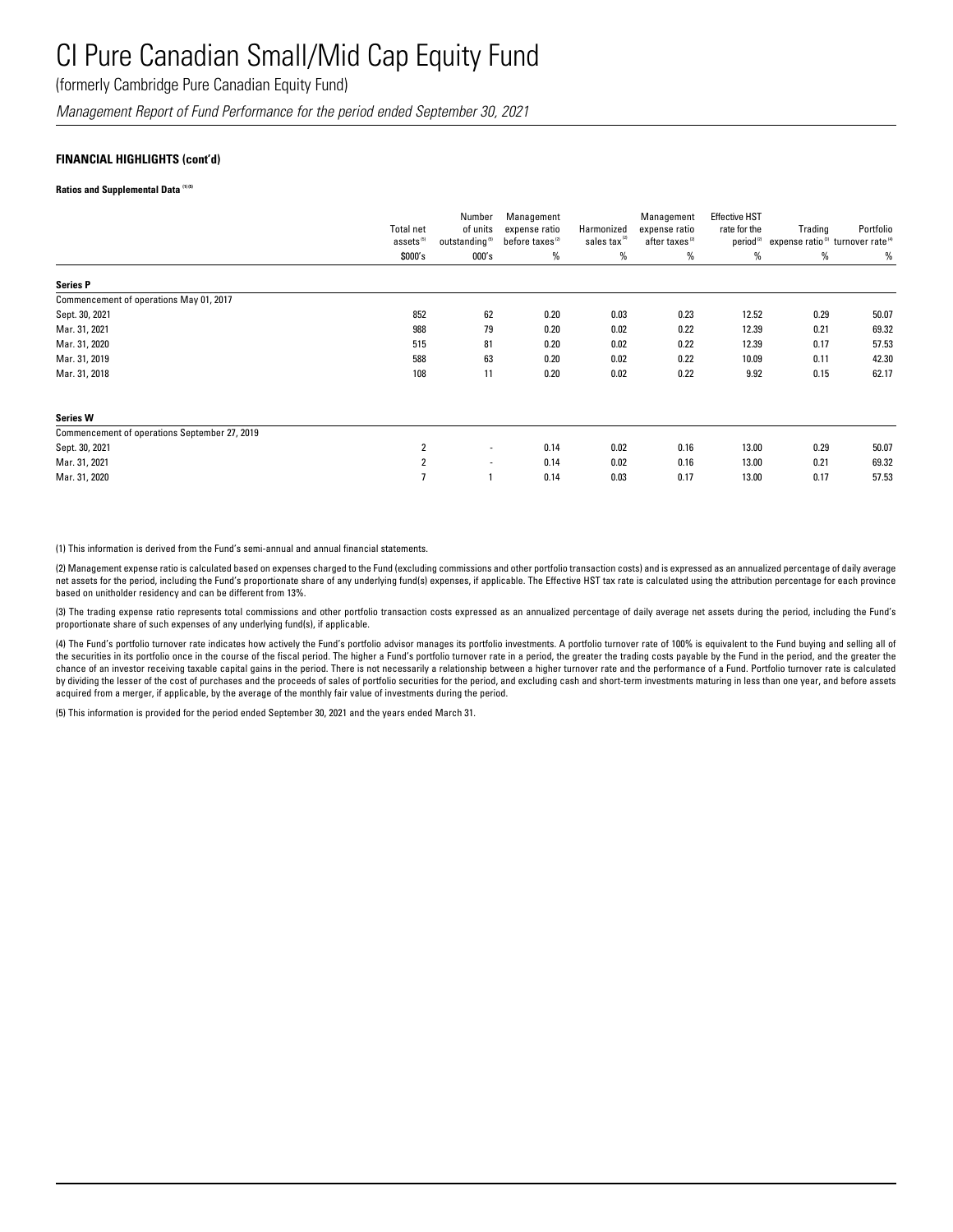(formerly Cambridge Pure Canadian Equity Fund)

*Management Report of Fund Performance for the period ended September 30, 2021*

## **PAST PERFORMANCE**

This section describes how the Fund has performed in the past. Remember, past returns do not indicate how the Fund will perform in the future. The information shown assumes that distributions made by the Fund in the periods shown were reinvested in additional units of the relevant Series of the Fund. In addition, the information does not take into account sales, redemption, distribution or other optional charges that would have reduced returns or performance.

### *Year-by-Year Returns*

The following charts show the Fund's semi-annual and annual performance for each of the periods shown and illustrate how the Fund's performance has changed from period to period. In percentage terms, the charts show how much an investment made on the first day of each financial period would have grown or decreased by the last day of each financial period, except where noted.



1 2013 return is for the period from January 1, 2012 to March 31, 2013.

2 2014 return is for the period from July 30, 2013 to March 31, 2014.

3 2016 return is for the period from August 4, 2015 to March 31, 2016.

4 2013 return is for the period from January 5, 2012 to March 31, 2013.

5 2018 return is for the period from May 1, 2017 to March 31, 2018.

6 2020 return is for the period from September 27, 2019 to March 31, 2020.